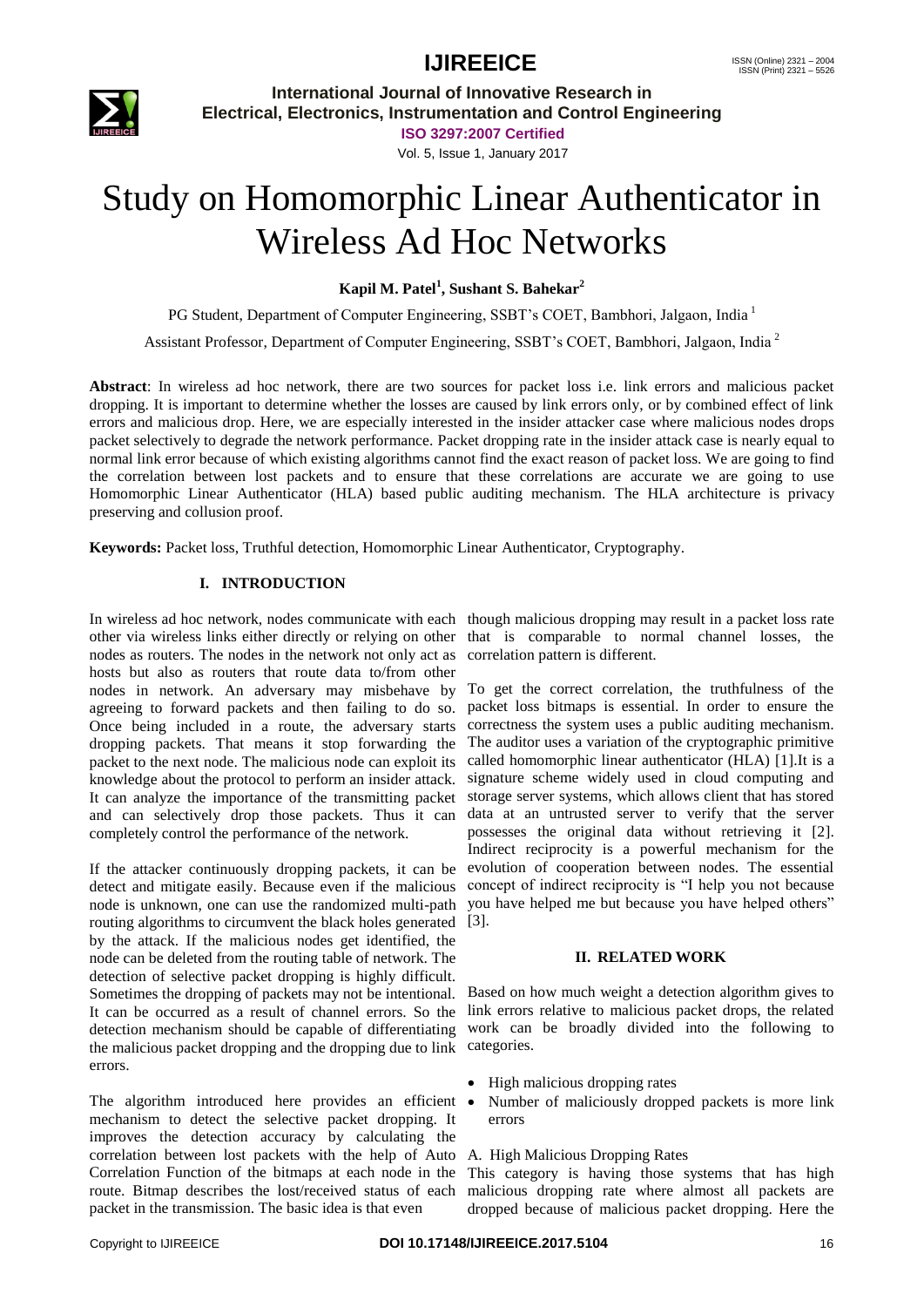

### **International Journal of Innovative Research in Electrical, Electronics, Instrumentation and Control Engineering**

**ISO 3297:2007 Certified**

Vol. 5, Issue 1, January 2017

link errors are neglected. This category is further divided into four sub-categories where each sub-category works depending upon some system. The four systems for four sub-categories are described as follows:

### 1) Credit System

In this type of system, a node receives credit by sending packets for other nodes. These credits are used by nodes to send its own packets [4]. If a malicious node is continuously dropping the packets then it will lose credits and it cannot send its own traffic.

#### 2) Reputation Systems

The second sub-category is based on reputation systems [5], [6], [7], [8]. Here the system depends on neighbour nodes to identify the malicious node. A node which drops most of the packets will get a bad reputation by its neighbour node. This information is passed to all the nodes in the network and is used to select routes for the next packet transmission. A high packet dropping node is eliminated fromthe routes.

### 3) End-to-End or Hop-to-Hop Acknowledgements

The third sub-category relies on end-to-end or hop-to-hop acknowledgements to directly locate the hops where packets are lost.

#### 4) Cryptographic Methods

This sub-category is used to construct the proofs for the forwarding of received packet at each node.

### B. Number of Maliciously Dropped Packets is More Than There is an auditor in the network which is independent. Link Errors

The second categoryis having high malicious packet dropping rate than the link errors, but here effect of link error is not neglected. Here source traffic rate and estimated received rate are calculated and are compared with each other. If the difference between these two is within a range then packet dropping is because of link errors and if the range is high then packet dropping is because of malicious node.

### C. Disadvantages

- Themost of the related works assumes that malicious dropping is only source of packet dropping.
- For the credit-system-based method, a malicious node may still receive enough credits by forwarding most of the packets it receives from upstream nodes.
- can maintain a reasonably good reputation by forwarding most of the packets to the next hop.
- While the Bloom-filter scheme is able to provide a packet forwarding proof, the correctness of the proof is probabilistic and it may contain errors.
- As for the acknowledgement-based method and all the number of lost packets does not give a sufficient allowed to generate the HLA signatures  $s_1, \ldots, s_M$  for M

### **III.PROPOSED SYSTEM**

Consider a multi-hop network which is having an arbitrary path  $P_{SD}$ as shown in fig. 1. The source node sends thepackets through intermediate nodes to the destination node. In each hop, the sending node is called as an upstream node of an receiving node. The packets are transmitted from source to destination and a bitmap is obtained for each node as  $(a_1, a_2, \ldots, a_m)$  where  $a_j = 0$  or 1. If the packet is successfully transmitted then  $a_i=1$  and if the packet is not transmitted the value of  $a_j$  is considered as 0. By using this bitmap we can find the correlation between the lost packets. From this correlation we can find the malicious node.



The meaning of independent is that it is not related with any of the nodes in the network and it doesn't know about the secrets associated with the nodes. Here auditor is capable of detecting attacker's node when it gets request from the source. After sending all the packets from source to destination, the destinationsends a feedback to source about the route i.e. whether the route is under attack or not by considering some parameters. After getting feedback, if the route seems to be under attack then source will send the attack detection request (ADR) to auditor. Now auditor starts investigation to find malicious node. The auditor requests certain information from the intermediate nodes . Here normal nodes reply with correct information and the malicious node try to cheat. Here each and every node must reply for the auditor request otherwise the node is considered to be misbehaving.

• In the reputation-based approach, the malicious node The main challenge here is for the guaranty of the mechanism in the second category, merely counting the in cloud computing. In this type of scheme, source is information sent by the nodes to the auditor. The attacker usually sends the wrong information not to get detected. Sometimes the malicious node may drop the packet and will send that that the packet is transmitted. To overcome this problem we are using Homomorphic linear authenticator (HLA) a cryptographic method which is used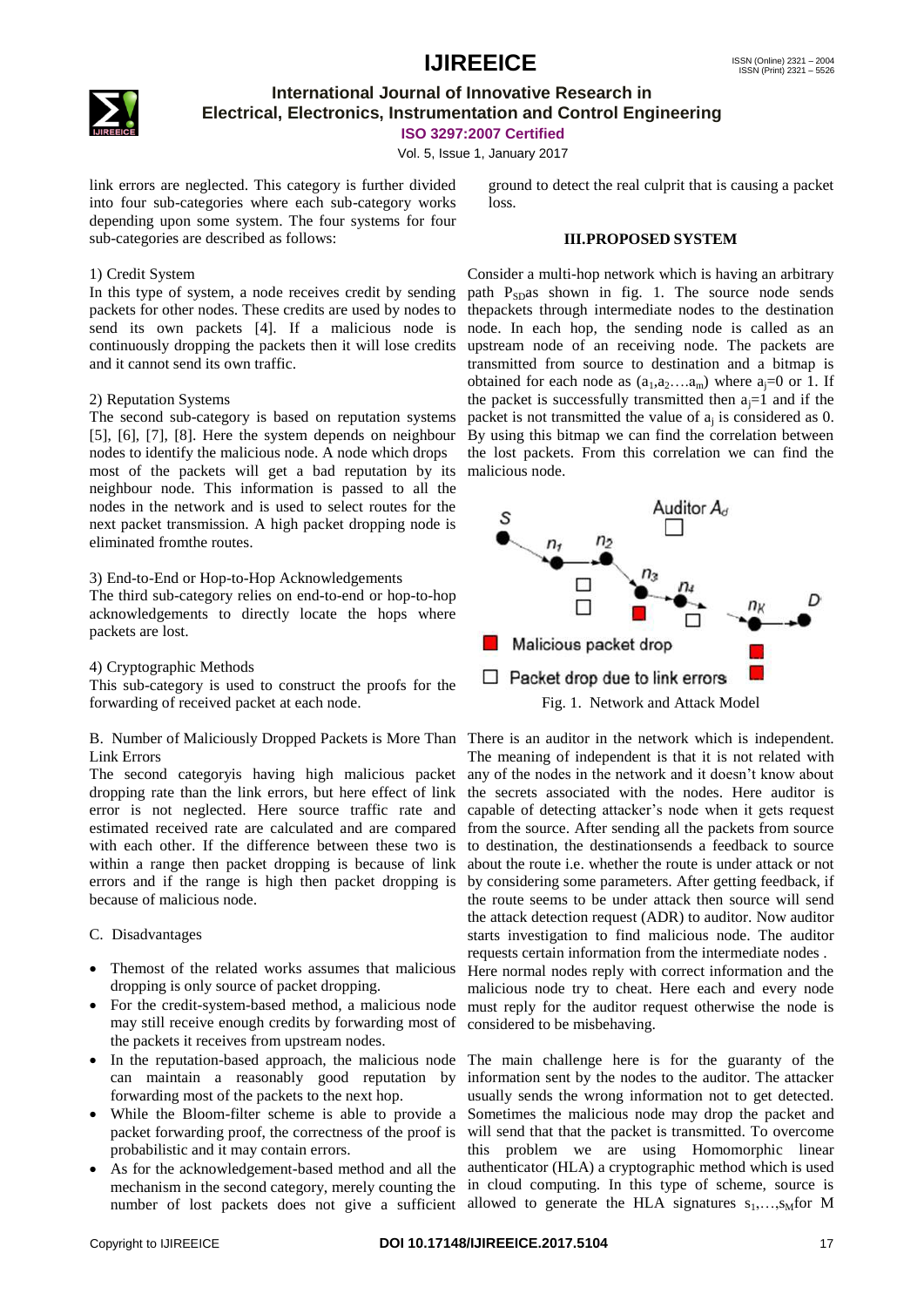

### **International Journal of Innovative Research in Electrical, Electronics, Instrumentation and Control Engineering**

**ISO 3297:2007 Certified**

Vol. 5, Issue 1, January 2017

messages  $r_1, \ldots, r_M$ . The source sends these signatures  $s_i$ 's database, each node generates this bitmap. Auditor checks and packets  $r_i$ 's along the route. The node will create a the validity of bitmaps and accepts if it is valid. Otherwise valid HLA signature if and only if it has received all the it rejects the bitmap and considers the node as a malicious signatures. Since  $s_i$ 's and  $r_i$ 's are sent together, the reception of signature sensure that all the packets are transmitted without getting dropped. In this way we can truthfully detect the malicious node.

### A. Scheme Details

The system consists of four phases which are listed below:

- Setup Phase
- Packet Transmission Phase
- Audit Phase
- Detection phase

### 1) Setup Phase

This phase takes place immediately after the route is established, but before the any data packets are propagated over the route. The source node decides on symmetrickey crypto- system for encryption the packet during the transmission phase. Source securely allocates a decryption key and a symmetric key to each node on the path. Key allocation may be based on the public-key crypto-system. The source node also announces two hash functions to each node in the route. Apart from this, source also wants to set up its HLA keys.

### 2) Packet Transmission Phase

Once Setup phase completed successfully, source node enters into the transmission phase. In packet transmission phase, before the transmission of packets source node computes the hash value of every packet and generates HLA signatures of the hash value for each node. These signatures are then sent together with the packets to the route by using a one-way chained encryption.

This mechanism prevents the deciphering of the signatures for downstream nodes by the upstream node. When a node in the route receives the packet from source it extracts packets and signature. After that it verifies the integrity of received packet. A database is maintained at each node on route. It can be considered as a FIFO queue which records the reception status for the packets sent by source. Each node stores the received hash value and signature in the database as a proof of reception.

### 3) Audit Phase

Audit phase is triggered when the public auditor receives In this paper correlations of lost packets are correctly an attack detection request (ADR) message from source calculated. To ensure the truthfulness of information send public key information, the sequence numbers of most avoidance. For future work we can use different methods recent packets sent by source, and the sequence numbers to generate keys for thegeneration of signatures to reduce of the subset of these most recent packets that were overhead and we can use some encryption method to received by destination. The auditor requests the packet obtain data confidentiality. We can add one signature to bitmap information from every node in the route by the block of packets to the instead of adding one signature issuing a challenge. From the information stored on the to reduce the overheads.

Note that this mechanism only guarantees that anode cannot understate its packet loss, i.e., it cannot claim the reception of a packet that it actually did not receive. This mechanism cannot prevent a node from overly stating its packet loss by claiming that it did not receive a packet that it actually received. This latter case is prevented by the mechanism based on reputation which is discussed in the detection phase.

### 4) Detection Phase

The public auditor enters in the detection phase after receiving and auditing the reply to its challenge from all the nodes on route. Auditor constructs per hop bitmaps and by using an auto correlation function (ACF) it will find out the correlation between the lost packets. After thatit finds out the difference between the calculated value and correlation value of wireless channel. Based on the relative difference, it decides whether the packet loss is due to the malicious node or link error. When it finds out malicious drop, it can consider both ends of the hop as suspicious. That means either the transmitter did not send the packet or receiver did not receive.

After identifying these two suspicious nodes, the detector needs to find out the actual culprit. For this, it can check the reputation value. Now the Auditor module will collect the reputation value for the two suspicious nodes. When a node fails to forward the packet it, it will get minimum reputation. By checking this, the detector can easily distinguish the attacker.

- B. Advantages of Proposed System
- High detection accuracy.
- Privacy preserving: the public auditor should not be able to decern the content of a packet delivered on the route through the auditing information submitted by individual hops.
- C. Disadvantages of Proposed System
- Data confidentiality will raise the issue in this work.
- Due to signature generation overhead may be high.

### **IV.CONCLUSION AND FUTURE SCOPE**

node. This ADR message consist of the id of the nodes on by the nodes. HLA based public auditing architecture is route, ordered in the downstream direction, source's HLA used to provide privacy preserving and collision